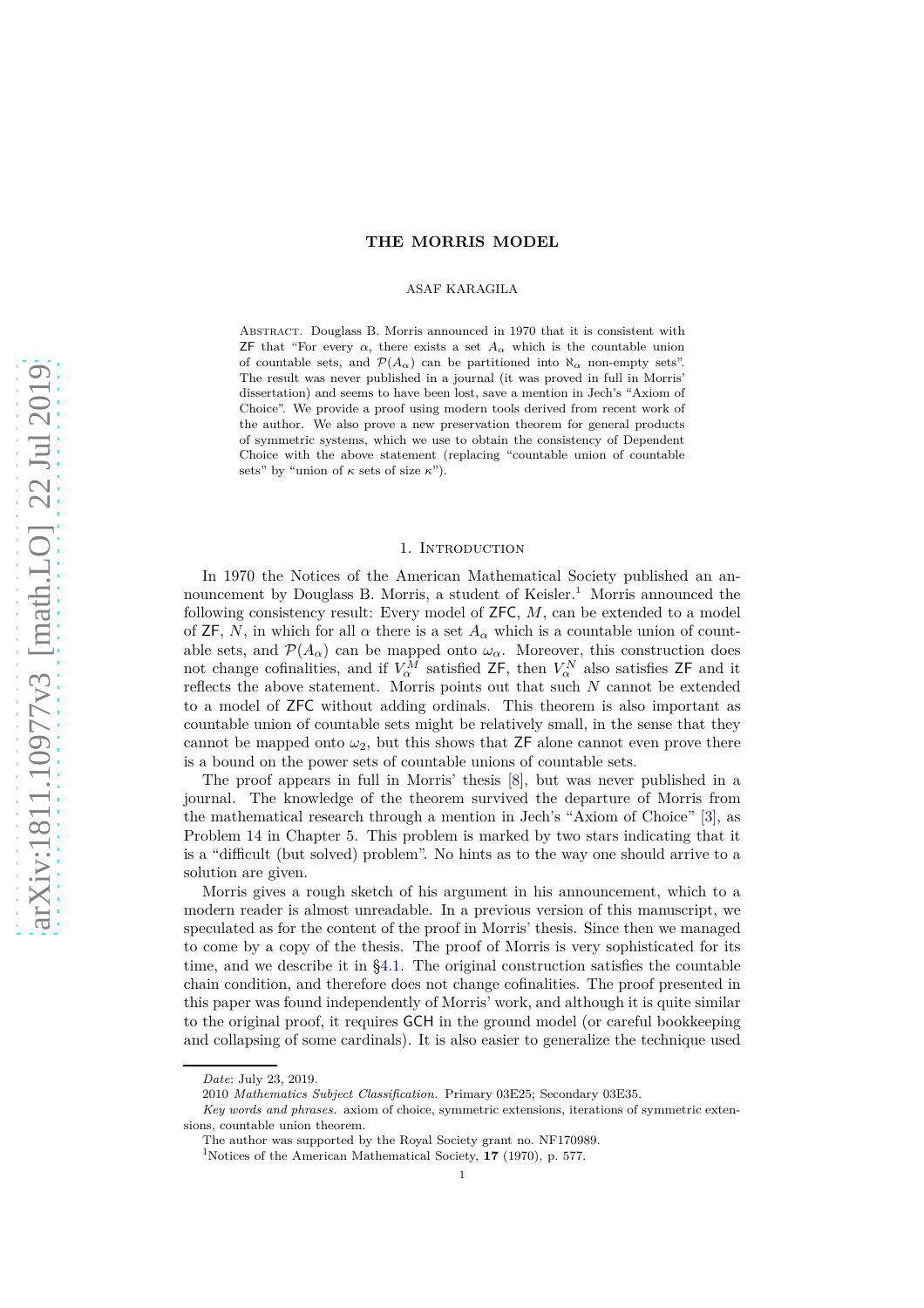in our proof and obtain better results. In addition there is the benefit of making the proof accessible to modern readers, as the original proof was written in the language of ramified forcing, before the notions of iterations and symmetric extensions were clarified.

The work presented here is a natural development of the work of the author in [\[4\]](#page-11-2), where the author constructs a model of ZF where Fodor's lemma fails on all regular cardinals. The global construction in that work is presented as an Easton support product of symmetric extensions, or as first performing a preparation class forcing, and then using the machinery of iterations of symmetric extensions with finite support, developed by the author in [\[6\]](#page-11-3), and then taking a finite support product of symmetric extensions. In this work the approach using an Easton product argument is doomed to fail, since it hinges on the existence of an outer model of ZFC with the same ordinals. We hope that this will be a stepping stone that shows the viability of the method of iterations of symmetric extensions, and draw more people to reformulate old and difficult results in this framework, using the guiding principle of iterations: It is sometimes easier to solve your problems one step at a time.

1.1. **In this paper.** We begin by covering some preliminaries about symmetric extensions and cite the necessary theorems about iterations thereof. We then construct a local version of Morris' theorem, before moving on to the amalgamation of the local version into a global statement. We finish by proving a slightly more general preservation theorem for products of symmetric systems, and use it to answer one of Morris' original questions about weak choice principles by showing that similar constructions can satisfy  $DC_{\leq \kappa}$ .

**Acknowledgements.** We would like to thank the anonymous referee for their time reading this paper carefully and for their helpful remarks.

#### 2. Preliminaries

As this work deals with cardinality without choice, it is a good idea to clarify what we mean by that. Assuming the axiom of choice, every set can be well-ordered and so every set is equipotent to an ordinal, and the least such ordinal is unique. Without choice, however, there might be sets which cannot be well-ordered. We define the cardinal of a set *a* as either the least ordinal equipotent with *a*, if such ordinal exists, or its Scott cardinal defined by

 $|a| = \{b \mid \exists f : a \rightarrow b \text{ a bijection, and } b \text{ is of minimal rank}\}.$ 

We follow the standard forcing terminology for the most part. We say that  $\mathbb P$ is a notion of forcing if it is a preordered set with a maximum element called 1, it is often simpler to assume that  $\mathbb P$  is in fact a complete Boolean algebra, this does not change the generality of the definitions and we willingly ignore any unnecessary remarks on these kind of assumptions in favor of readability.

We follow the convention that  $q \leq p$  means that *q extends p*, or that it is a *stronger condition*. Two conditions *p, q* are *compatible* if they have a common extension, and we denote that by  $p \parallel q$ . If  $p$  and  $q$  are incompatible we write  $p \perp q$ .

For a name  $\dot{x}$ , we say that a name  $\dot{y}$  *appears in*  $\dot{x}$  if there is some p such that  $\langle p, \dot{y} \rangle \in \dot{x}$ . We say that a condition *p* appears in  $\dot{x}$  if the same holds for *p*.

Finally, if  $\{\dot{x}_i \mid i \in I\}$  is a collection of names, the canonical way to turn that into a name is denoted by  $\{\dot{x}_i \mid i \in I\}$ <sup>•</sup> =  $\{\langle 1, \dot{x}_i \rangle \mid i \in I\}$ . This notation extends to ordered pairs and sequences in the obvious way. Note that using this notation canonical names for ground model elements have the form  $\check{x} = {\check{y} | y \in x}$ .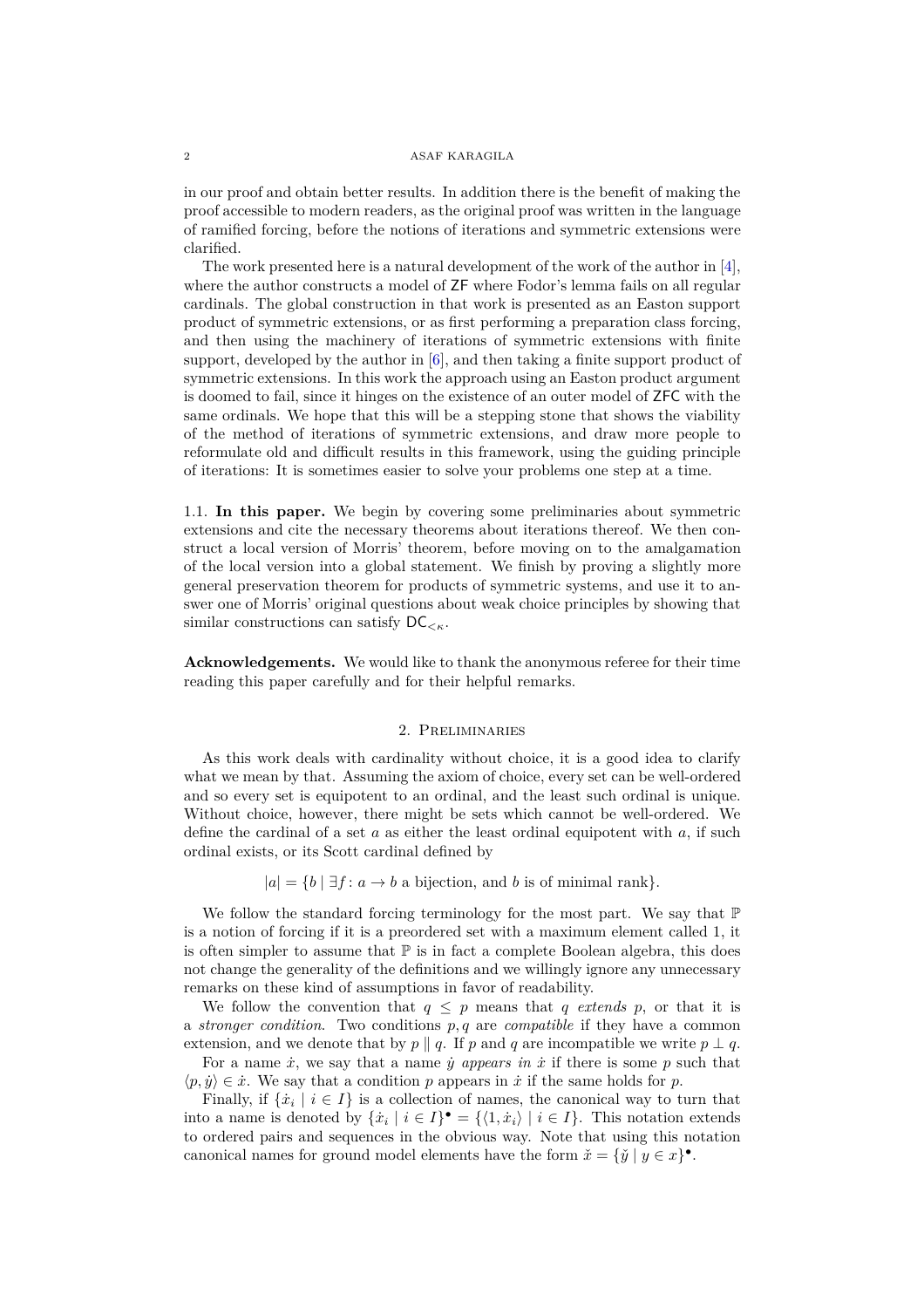2.1. **Symmetric extensions and their iterations.** Let  $\mathbb{P}$  be a forcing and  $\pi$  an automorphism of  $\mathbb P$ . We extend  $\pi$  to  $\mathbb P$ -name by recursion:

$$
\pi \dot{x} = \{ \langle \pi p, \pi \dot{y} \rangle \mid \langle p, \dot{y} \rangle \in \dot{x} \}.
$$

**Lemma 2.1 (The Symmetry Lemma).** *Let* P *be a notion of forcing. For every*  $\pi \in \text{Aut}(\mathbb{P})$ , every condition  $p \in \mathbb{P}$ , every  $\varphi$  and every  $\mathbb{P}$ -name  $\dot{x}$ .

$$
p \Vdash \varphi(\dot{x}) \iff \pi p \Vdash \varphi(\pi \dot{x}). \quad \Box
$$

Suppose that  $\mathscr G$  is a group, we say that  $\mathscr F$  is a *normal filter of subgroups* if it is a filter on the lattice of subgroups of  $\mathscr G$  which is closed under conjugations. Namely, it is a non-empty collection of subgroups which is closed under supergroups and intersections, and whenever  $H \in \mathscr{F}$  and  $\pi \in \mathscr{G}$ ,  $\pi H \pi^{-1} \in \mathscr{F}$ .

**Definition 2.2.** We say that  $\langle \mathbb{P}, \mathcal{G}, \mathcal{F} \rangle$  is a *symmetric system* if  $\mathbb{P}$  is a notion of forcing,  $\mathscr{G} \subseteq \text{Aut}(\mathbb{P})$  and  $\mathscr{F}$  is a normal filter of subgroups over  $\mathscr{G}$ .<sup>[2](#page-2-0)</sup>

If G is such that for all p and q in  $\mathbb P$  there is some  $\pi \in \mathscr G$  such that  $\pi p \parallel q$ , we say that  $\mathscr G$  witnesses the homogeneity of  $\mathbb P$ , or that  $\langle \mathbb P, \mathscr G, \mathscr F \rangle$  is a homogeneous system. We say that a system is *strongly homogeneous* if for every  $H \in \mathscr{F}$  there is some condition *p* such that  $\pi p = p$  for all  $\pi \in H$  and *H* witnesses the homogeneity of the cone below *p*.

Fix a symmetric system  $\langle \mathbb{P}, \mathscr{G}, \mathscr{F} \rangle$ . For a name  $\dot{x}$ , sym<sub> $\mathscr{G}(\dot{x})$ </sub> is the subgroup  $\{\pi \in \mathscr{G} \mid \pi x = \dot{x}\}.$  We say that  $\dot{x}$  is  $\mathscr{F}\text{-symmetric}$  if sym<sub> $\mathscr{G}(\dot{x}) \in \mathscr{F}$ . If this</sub> condition holds hereditarily, we say that  $\dot{x}$  is a *hereditarily*  $\mathscr{F}\text{-symmetric}$  name, and we denote by  $\mathsf{HS}_{\mathscr{F}}$  the class of all hereditarily  $\mathscr{F}$ -symmetric names.

**Theorem 2.3.** *Suppose that G is a V -generic filter for* P*, and let M be the class*  $\text{HS}_{\mathscr{F}}^G = \{ \dot{x}^G \mid \dot{x} \in \text{HS}_{\mathscr{F}} \}$  in  $V[G]$ . Then M is a transitive class satisfying ZF and  $V \subseteq M \subseteq V[G].$ 

The class *M* in the theorem is often referred to as a *symmetric extension*. We can define the symmetric forcing relation  $\mathbb{H}^{\mathsf{HS}}$  as the relativization of  $\mathbb H$  to the class  $\text{HS}_{\mathscr{F}}$ , and we can prove that  $\text{HS}_{\mathscr{F}}^G \models \varphi(\dot{x}^G)$  if and only if  $\exists p \in G : p \Vdash^{\text{HS}} \varphi(\dot{x})$ . Moreover, the symmetry lemma holds for  $\vert f \vert^{HS}$  whenever the permutations come from  $\mathscr G$ . Note that by transitivity of M, for bounded formulas,  $\Vdash$  and  $\Vdash$ <sup>HS</sup> are the same.

If the symmetric system is clear from context, we omit  $\mathscr G$  and  $\mathscr F$  from the subscripts and the terminology.

We can iterate symmetric extensions when using finite support, this theory was developed by the author in [\[6\]](#page-11-3). The theory itself is fairly comprehensive, but we will only use a small fraction of it in this paper. Specifically, we will use the preservation theorems (Theorems 9.2, 9.4 in  $[6]$ ).

**Theorem 2.4.** Let  $\langle \mathbb{Q}_{\alpha}, \mathscr{G}_{\alpha}, \mathscr{F}_{\alpha} | \alpha \in \text{Ord} \rangle$  be a finite support iteration of sym*metric extensions such that for all*  $\alpha$ ,  $\Vdash_{\alpha} \langle \mathbb{Q}_{\alpha}, \mathscr{G}_{\alpha}, \mathscr{F}_{\alpha} \rangle$  *is a homogeneous system. Assume that for any η there is some*  $\alpha^*$ , *such that for all*  $\alpha \geq \alpha^*$ , *the*  $\alpha$ *th symmetric extension does not add new sets of rank η. Then no sets of rank* ≤ *η are added by limit steps either. In particular the end model satisfies* ZF*.*

In other words, assuming each iterand is homogeneous, if after some stage *α* ∗ we no longer add sets to  $V_n$  at each successor step, then the same holds for limit stages. If this is true for all  $\eta$ ,  $\overline{z}F$  is preserved. This is important, since finite support iterations tend to add Cohen reals and collapse cardinals when the forcings are not c.c.c. themselves. Which would be disastrous for us, and in fact would

<span id="page-2-0"></span><sup>&</sup>lt;sup>2</sup>It is enough that  $\mathscr F$  is a normal filter base, and we will often define a filter base and ignore the rest of the filter it generates.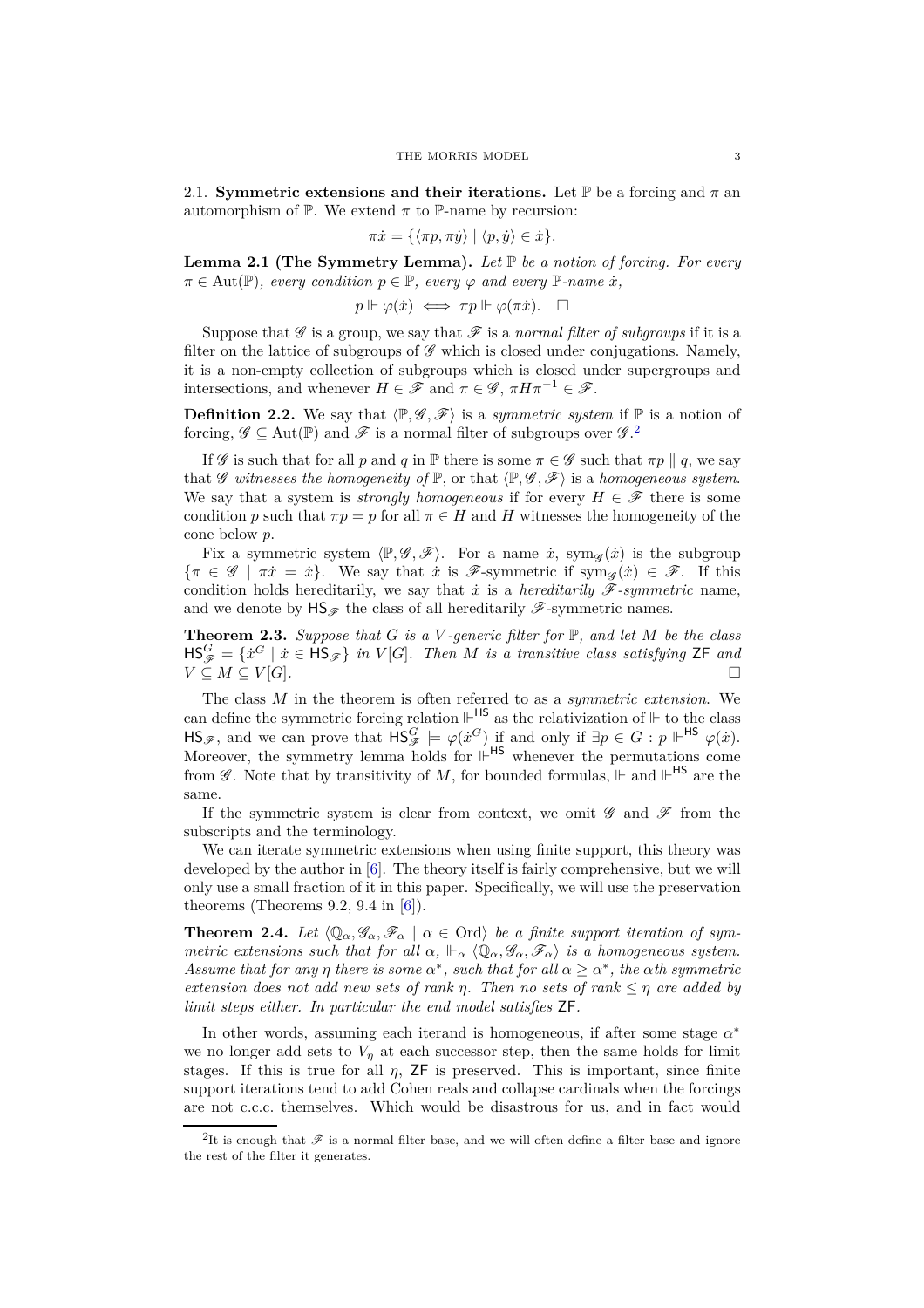require us to check the axioms of ZF hold in the resulting model by hand (see proofs by Gitik in [\[2\]](#page-11-4) and Fernengel–Koepke in [\[1\]](#page-11-5) for example).

## 3. Local version

Let  $\kappa$  be a regular cardinal, and without loss of generality  $\kappa^{\leq \kappa} = \kappa$ . We first construct a symmetric extension in which there is a set which is a countable union of countable sets, then we construct a symmetric extension of that model in which no sets of ordinals are added, where the aforementioned set's power set can be mapped onto *κ*.

3.1. **The first symmetric extension.** Let  $\mathbb{P}$  be  $\text{Add}(\kappa, \omega \times \omega \times \kappa)$ , so a condition is a function  $p: \omega \times \omega \times \kappa \times \kappa \to 2$  such that  $|\text{dom } p| < \kappa$ .

Let us define some canonical names for our objects of interest:

- (1)  $\dot{x}_{n,m,\alpha} = \{ \langle p, \check{\beta} \rangle \mid p(n,m,\alpha,\beta) = 1 \},$
- (2)  $\dot{a}_{n,m} = \{\dot{x}_{n,m,\alpha} \mid \alpha < \kappa\}^{\bullet},$
- (3)  $\dot{A}_n = \{\dot{a}_{n,m} \mid m < \omega\}^\bullet,$
- (4)  $\vec{A} = \langle \dot{A}_n | n \langle \omega \rangle$ <sup>.</sup>

The goal is to have all of these names symmetric, and while the canonical names for the enumeration of each  $\dot{A}_n$  should be symmetric, we do not want them to be uniformly symmetric, since our goal is to have the union of these  $\dot{A}_n$ 's our set whose power set will (eventually) be mapped onto *κ*.

The automorphism group we use is that of permutations  $\pi$  of  $\omega \times \omega \times \kappa$ , such that if  $\pi(n,m,\alpha) = (n',m',\alpha')$ , then  $n = n'$  and  $\pi^{\alpha}\lbrace n \rbrace \times \lbrace m \rbrace \times \kappa = \lbrace n \rbrace \times \lbrace m' \rbrace \times \kappa$ . Namely, we first apply a permutation of  $\omega$  to the second coordinate, and then separately for each  $m, \pi(n, m, \cdot)$  is a permutation of  $\kappa$ . In group theoretic terms, *G* would be the wreath product, or  $\mathcal{G} = \{id\} \wr S_\omega \wr S_\kappa$ . Of course, the action on **P** is standard and given by

$$
\pi p(\pi(n, m, \alpha), \beta) = p(n, m, \alpha, \beta).
$$

Let us denote by  $\pi_n$  and  $\pi_{n,m}$  the permutations which are obtained by fixing *n* and both  $n, m$  respectively. We shall denote by  $\pi_n^*$  the permutation of  $\omega$  given by  $\pi_n^*(m) = m'$  if and only if  $\pi(n, m, 0) = (n, m', \alpha)$  for some  $\alpha$ .

**Proposition 3.1.** *Let*  $\pi \in \mathscr{G}$ *, then* 

- $(1)$   $\pi \dot{x}_{n,m,\alpha} = \dot{x}_{n,\pi_n(m,\alpha)}$
- $(2)$   $\pi \dot{a}_{n,m} = \dot{a}_{n,\pi_m^*m}$ ;
- $(3)$   $\pi \dot{A}_n = \dot{A}_n$ ; and
- (4)  $\pi \vec{A} = \vec{A}$ .

For  $E \subseteq \omega \times \omega \times \kappa$ , denote by fix(*E*) the group

$$
\{\pi\in\mathscr{G}\mid \forall\langle n,m,\alpha\rangle\in E: \pi_n^*=\mathrm{id}\;\,\mathrm{and}\;\pi\upharpoonright E=\mathrm{id}\}.
$$

Namely,  $fix(E)$  is the group of permutations in  $\mathscr G$  which do not move the  $A_n$ 's which are mentioned in  $E$ , as well as the coordinates which are in  $E$  otherwise. We let  $\mathscr F$ be the normal filter of subgroups generated by  $fix(E)$  for a finite  $E$ . We say that *E* is a *support* for a name  $\dot{x}$  if  $fix(E) \subseteq sym(\dot{x})$ .

**Proposition 3.2.** *All the above names are in* HS*.*

*Proof.* Taking  $\{\langle n,m,\alpha\rangle\}$  is a support for  $\dot{x}_{n,m,\alpha}$  and  $\dot{a}_{n,m}$ . Any permutation preserves  $\dot{A}_n$  for any *n*, and therefore  $\vec{A}$ .

The following proposition shows that  $\bigcup \tilde{A}_n$  is a name of an uncountable set which is countable union of countable sets, it is also a good exercise in symmetry arguments.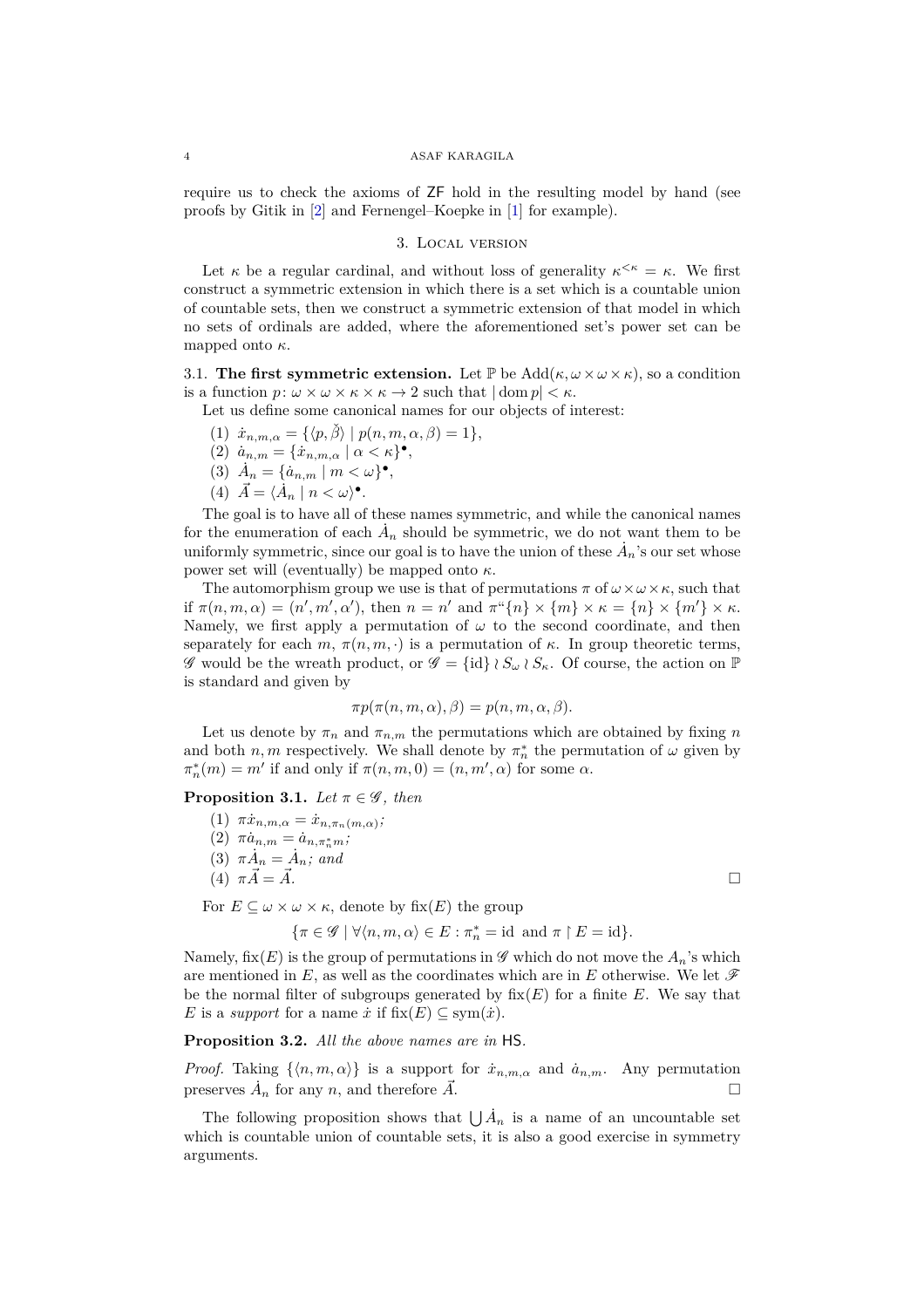<span id="page-4-0"></span>**Proposition 3.3.**  $\Vdash^{\mathsf{HS}} \forall n < \omega, |\dot{A}_n| = \aleph_0$  and  $|\bigcup \dot{A}_n| > \aleph_0$ .

*Proof.* The first part is an easy consequence of the above proposition. The name  $\langle \dot{a}_{n,m} | m \langle \omega \rangle$ <sup>•</sup> of the canonical enumeration is fixed pointwise once  $(n, m, \alpha) \in E$ for some  $m, \alpha$ . It is enough to prove that there is no uniform enumeration of all the  $\dot{A}_n$ 's which is in HS in order to show that the union is uncountable.

Indeed, suppose that  $\dot{f} \in \mathsf{HS}$  was such that  $p \Vdash \text{``}\forall n, m \lt \omega \ \dot{f}(\check{n}, \check{m}) \in \dot{A}_n$  and  $\dot{f}$  is injective". Let *E* be a support for  $\dot{f}$ , and let *n* be such that  $\langle n, m, \alpha \rangle \notin E$ for all  $m, \alpha$ . By extending p if necessary we can assume that for some  $m < \omega$ ,  $p \Vdash \dot{f}(\check{n}, \check{m}) = \dot{a}_{n,k}$  for some *k*. Let  $k' \neq k$ , we can find two permutations of  $\kappa$ , such that for  $\pi \in \mathscr{G}$  for which  $\pi_n^*$  is the 2-cycle switching *k* and *k'*, and our two permutations of  $\kappa$  are  $\pi_{n,k}$  and  $\pi_{n,k'}$  respectively, such that  $\pi p$  is compatible with *p*. For example, let  $\alpha < \kappa$  be larger than sup  $\{\beta \mid \langle n, k, \beta \rangle \in \text{dom } p\}$  and let  $\pi_{n,k}$  be the permutation switching the blocks  $[0, \alpha)$  and  $[\alpha, \alpha + \alpha)$ . In fact, by choosing  $\alpha$ to be large enough, we can even assume that  $\pi_{n,k} = \pi_{n,k'}$ . Anywhere else, define  $\pi$ as the identity.

We now that  $\pi p \Vdash \pi f(\check{n}, \check{m}) = \pi \dot{a}_{n,k} = \dot{a}_{n,k'}$ , but since  $\pi p$  and p are compatible this means that  $p \not\vdash ``\dot{f}$  is injective", Therefore the union is uncountable.  $\Box$ 

Note that the proof in fact shows that any countable subset of the union is in fact a subset of finitely many  $A_n$ 's.

3.2. **The second symmetric extension.** Let  $G$  be a  $V$ -generic filter for  $\mathbb{P}$ , and let *M* be the symmetric extension above. We omit the dots of the names we defined above to denote their interpretation in *M*. Namely,  $A_n = \dot{A}_n^G$  etc.

**Definition 3.4.** Let *T* be the choice tree from  $\vec{A}$ . Namely,  $T = \bigcup_{n < \omega} \prod_{k \le n} A_k$ , ordered by inclusion.

By the arguments similar to [Proposition 3.3,](#page-4-0) it is not hard to see that *T* has no branches in *M*.

For  $s \in \omega^{\leq \omega}$  define  $\dot{t}_s$  as  $\langle \dot{a}_{i,s(i)} \mid i \in \text{dom } s \rangle^{\bullet}$ . Given a P-name  $\dot{t}$  and a condition  $p \in \mathbb{P}$  forcing  $\dot{t} \in \dot{T}$ , by extending *p* finitely many times if necessary, we can decide the values of *t* and thus ensure that it has the form  $\dot{t}_s$  for some  $s \in \omega^{\leq \omega}$ . Note that  $\dot{t}_{s\upharpoonright k} = \dot{t}_s \upharpoonright k$  as well.

We would like to add branches to  $T$ , which are subsets of  $A$ , so that the new subsets can be partitioned into  $\kappa$  parts. Of course, the goal is to do so without adding any subsets to the original ground model. This is important for applying the preservation theorem in the global case. It also shows that under GCH no cardinals are collapsed.

Let us digress from the proof to discuss the motivation behind the definitions we are about to give. The main tool for achieving our goal would be to define a homogeneous symmetric system in *M*, such that conditions can be also moved by applying permutations of  $\mathbb{P}$ . This would mean that if  $\dot{a}$  is a symmetric name for a subset of *V* , we can first restrict the relevant conditions of the symmetric system in *M* by means of homogeneity, and then look at it as a name in the iteration given by  $\mathbb P$  and our forcing, and we will apply permutations of  $\mathbb P$  to ensure that we only need to extend conditions in  $\mathbb{P}$  to decide  $\check{b} \in \dot{a}$ . In turn it means that in *M*,  $\dot{a}$  was a name for a ground model (read: *M*-) set.

Naturally, we want to force with some copies of *T*, say  $\kappa \times \omega$  of them, and we will allow permutations of each  $\omega$ -block as to "fuzzy things out". The natural thing is to use finite support products. However, when we come to apply the clever trick of going back to  $\mathbb P$  and using its automorphisms to make two conditions compatible we would run into a problem. Given a condition with just two points  $t_0$  and  $t_1$ , if we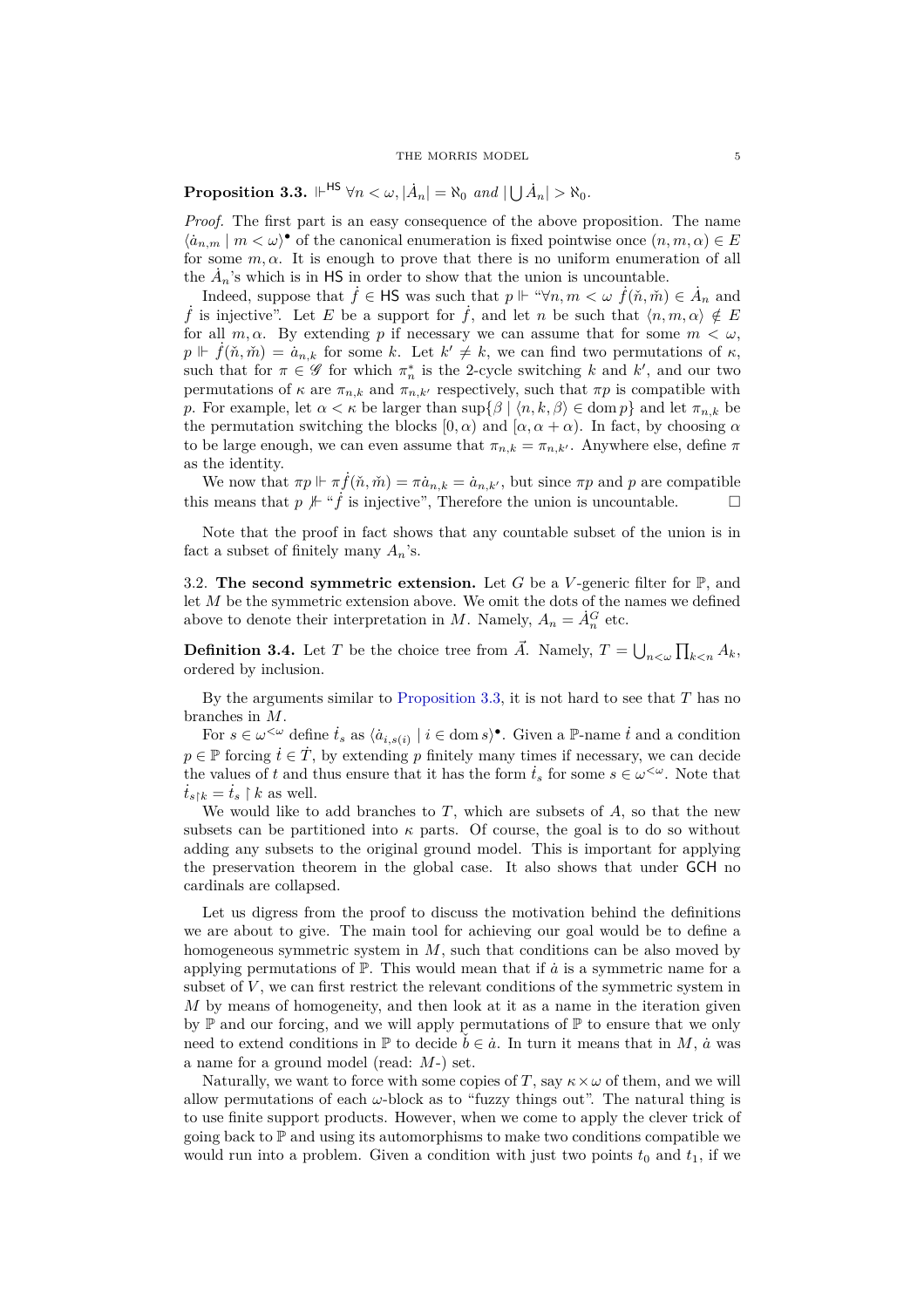want to make it compatible with a condition having  $s_0$  and  $s_1$  in its nontrivial part, and the *n*th level of both  $s_0$  and  $s_1$  chose the same element of  $A_{n-1}$ , while  $t_0$  and *t*<sup>1</sup> chose different elements, then we are stuck. We cannot move the element chosen by  $t_0$  to the one chosen by  $s_0$ , because then we cannot move the corresponding choice at  $t_1$ . Remember, we are applying automorphisms of  $\mathbb{P}$ , so we are moving the underlying sets, the  $A_n$ 's and in a rather global way.

The solution for this is to have "injective conditions", these would add branches which are completely disjoint from one another. But this is a problem, since that would add a collapsing function making *κ* countable. This happens because we can ask what is the least  $\alpha$  that has the *m*th element of  $A_0$  in a set which is in the  $\alpha$ th block of the sequence.

There are two apparent solution. The first, note that there are sets in *M* which are Dedekind-finite and can be mapped onto  $\kappa$  (e.g. each  $a_{n,m}$ ), and we can simply add "that many pairwise disjoint branches". If we are careful, we will not destroy the Dedekind-finiteness, and thus add only a surjection, rather than an injection. This seems a bit ad-hoc and incidental. Instead, we will take a different approach, where we keep track of the disjointness of our conditions. This will allow us to appeal to the original argument, but it will be sufficiently non-descript that no subsets of *V* will be added, and in particular no sets of ordinals.

**Definition 3.5.** Suppose that  $t_0, \ldots, t_{n-1}$  are finite branches in *T*. We say that the sequence is *m*-injective if for all  $n > m$ ,  $t_i(n) \neq t_i(n)$  for  $i < j < n$ .

For a sequence  $\vec{t} \in T^{\kappa \times \omega}$ , let supp $(\vec{t})$  denote the set of pairs  $\langle \alpha, n \rangle$  such that the  $\langle \alpha, n \rangle$ th branch in  $\vec{t}$  is nontrivial. We use the standard terminology of *support* here. While this term is quite extensively used in different contexts in this paper, these uses are deeply connected to one another. For readability, we will write *t* etc., to denote  $\vec{t}$ .

Define Q to be the forcing with conditions  $\langle t, f_t \rangle$  such that  $t \in T^{\kappa \times \omega}$  is a finite sequence of trees, and  $f_t$ :  $\mathcal{P}(\text{supp}(t)) \to \omega$  such that  $f_t$  is  $\subseteq$ -non decreasing and  $t \upharpoonright a$ is  $f_t(a)$ -injective, this  $f_t$  is the *disjointing function of*  $t$ . The *support* of a condition is the support of its *t*-part.

If  $E \subseteq \kappa \times \omega$ , write  $\langle t, f_t \rangle \upharpoonright E$  to denote the condition  $\langle t \upharpoonright E, f_t \upharpoonright (E \cap \text{supp}(t))$ . In particular, the support of  $\langle t, f_t \rangle \restriction E$  is a subset of *E*.

For  $\langle t, f_t \rangle$  and  $\langle s, f_s \rangle$  in Q we say that  $\langle t, f_t \rangle \leq \langle s, f_s \rangle$  if the following conditions hold:

(1)  $\text{supp}(s) \subseteq \text{supp}(t)$  and for all  $\langle \alpha, n \rangle \in \text{supp}(s)$ ,  $s_{\langle \alpha, n \rangle} \subseteq t_{\langle \alpha, n \rangle}$ .

(2) For all  $a \subseteq \text{supp}(s)$ ,  $f_t(a) \leq f_s(a)$ .

Clearly, if *f* and *g* are two functions such that  $\langle t, f \rangle, \langle t, g \rangle \in \mathbb{Q}$ , then  $\langle t, f \rangle$  and  $\langle t, g \rangle$  are compatible.

Every condition in Q has a canonical name, where *t* is composed of names of the form  $\dot{t}_s$  for some  $s \in \omega^{\leq \omega}$  along with their index, and  $\dot{f}_t$  has a canonical name given by the behavior of the function  $f_t$  as a function from a power set of the suitable finite subset of  $\kappa \times \omega$  into  $\omega$ .

We define  $\mathscr H$  to be the group of permutations  $\pi$  of  $\kappa \times \omega$  such that for all  $\alpha$ , there is some  $\pi_{\alpha}$  which is a permutation of  $\omega$  and  $\pi(\alpha, n) = \langle \alpha, \pi_{\alpha}(n) \rangle$ . These act on  $\mathbb Q$  in the standard way, applying  $\pi$  to  $t$  simply acts on the support, and it is not hard to verify that this action extends to  $f_t$  in the appropriate manner.

Finally, as would be expected, our filter of subgroups is defined as generated by fix(*E*) for  $E \in [\kappa \times \omega]^{<\omega}$ , where fix(*E*) = { $\pi \in \mathscr{G} \mid \pi \upharpoonright E = id$ }. As with our standard terminology *E* is a support for a name  $\dot{x}$  when  $fix(E) \subseteq sym(\dot{x})$ .

For  $\langle \alpha, n \rangle \in \kappa \times \omega$ , we define the name for the set added by the  $\langle \alpha, n \rangle$ <sup>th</sup> branch:

 $\dot{B}_{\alpha,n} = \{ \langle \langle t, f_t \rangle, \check{\alpha} \rangle \mid \text{supp}(t) = \{ \langle \alpha, n \rangle \} \wedge \exists m : t(\alpha, n, m) = a \}.$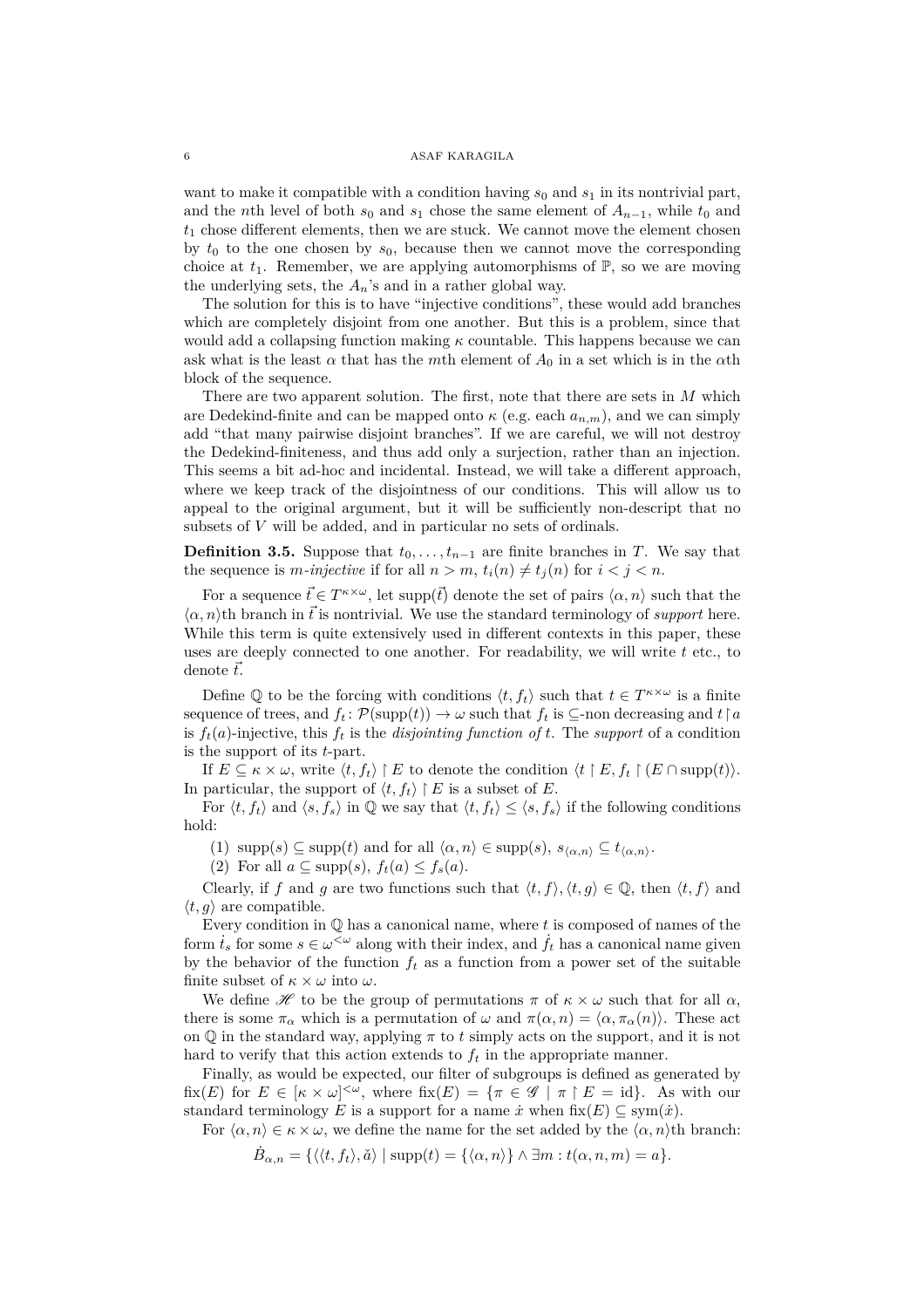Clearly, for  $\pi \in \mathcal{H}$ ,  $\pi \dot{B}_{\alpha,n} = \dot{B}_{\pi(\alpha,n)}$ . It is also clear that each  $\dot{B}_{\alpha,n}$  is in HS, since  $\{\langle \alpha, n \rangle\}$  is a support witnessing that. It is also clear that for each  $\alpha$ ,  $\dot{\mathcal{B}}_{\alpha} = \{\dot{B}_{\alpha,n}\}\$  $n < \omega$ <sup>•</sup> and  $\langle \dot{B}_{\alpha} | \alpha < \kappa \rangle$ <sup>•</sup> are preserved by all the automorphisms in  $\mathscr{G}$ , and are therefore in HS as well. So *A*, which remains a countable union of countable sets in the symmetric extension, will admit a surjection from  $\mathcal{P}(A)$  onto  $\kappa$ , as wanted.

**Proposition 3.6.** *Suppose that*  $\dot{x} \in \text{HS}$  *such that for some*  $a, \Vdash \dot{x} \subseteq \check{a}$ *. Let E be a support for*  $\dot{x}$ , if  $\langle t, f_t \rangle$  decides  $\dot{b} \in \dot{x}$ , then  $\langle t, f_t \rangle \upharpoonright E$  already decides the same.

*Proof.* Suppose that  $\langle t', f_{t'} \rangle \le \langle t, f_t \rangle \mid E$ , then we can find a permutation in fix(*E*) which moves any coordinate in supp  $t \setminus E$  to a coordinate outside supp(*t*). Let *π* be such automorphism of Q, then  $\pi \dot{x} = \dot{x}$  and so  $\pi \langle t', f_{t'} \rangle$  is compatible with  $\langle t, f_t \rangle$ . If  $\langle t, f_t \rangle \Vdash \check{b} \in \dot{x}$ , then no compatible condition can force otherwise. In particular,  $\pi \langle t', f_{t'} \rangle \not\rightarrow \check{b} = \pi \check{b} \notin \pi \dot{x} = \dot{x}$ , so  $\langle t', f_{t'} \rangle$  cannot force  $\check{b} \notin \dot{x}$ . Therefore  $\langle t, f_t \rangle \restriction E$  already forced  $\check{b} \in \dot{x}$ . The argument for  $\check{b} \notin \dot{x}$  is similar, and therefore the conclusion holds.  $\hfill \square$ 

<span id="page-6-1"></span>**Corollary 3.7.** *Suppose that*  $\dot{x} \in \text{HS}$  *with support*  $E$  *such that for some*  $a, \Vdash \dot{x} \subseteq \check{a}$ *.*  $Define\ \dot{x}_* = \{\langle \langle t, f_t \rangle \mid E, \check{b} \rangle \mid \langle t, f_t \rangle \Vdash \check{b} \in \dot{x}\},\ then\ \dot{x}_* \in \mathsf{HS}\ and\ \Vdash \dot{x} = \dot{x}_*.$ 

Say that a finite  $E \subseteq \omega$  *captures* a condition  $\langle t, f_t \rangle$  if for all  $\langle \alpha, n \rangle \in \text{supp}(t)$ , dom  $t_{\alpha,n} \subseteq E$  and rng  $f_t \subseteq E$ . We say that two conditions  $\langle s, f_s \rangle$  and  $\langle t, f_t \rangle$  are *compatible on*  $E$ , if for any  $\langle \alpha, i \rangle \in \text{supp}(t) \cap \text{supp}(s)$  and  $n \in E$ ,  $s_{\alpha,i} \upharpoonright n = t_{\alpha,i} \upharpoonright n$ .

<span id="page-6-2"></span>**Lemma 3.8.** Let  $\langle s, f_s \rangle$  be a condition in Q and let  $n < \omega$  be such that *n* captures  $\langle s, f_s \rangle$ . For any  $q, q' \leq \langle s, f_s \rangle$  with  $\text{supp}(q) = \text{supp}(q') = \text{supp}(t)$ , if q and q' are *compatible on n, then there is an automorphism of*  $\mathbb{P}$  *in* fix $\mathscr{G}(n \times \{0\} \times \{0\})$  *which does not move the canonical name of*  $\langle t, f_t \rangle$ , and  $\Vdash_{\mathbb{P}} \dot{q} \parallel_{\mathbb{Q}} \pi \dot{q}'$ , where  $\dot{q}$  and  $\dot{q}'$  are *the canonical names for q and q* ′ *respectively.*

This statement is complicated to state and explain in words, and we encourage the reader to get a pen and a piece of paper and try to draw the scenario in the assumptions of the lemma regarding  $\langle s, f_s \rangle$  and  $q, q'$ . The rest of the paper can wait. It might also be fruitful to skip the proof of this lemma on first reading.

*Proof.* Let  $q = \langle t, f_t \rangle$  and  $q' = \langle t', f_{t'} \rangle$ . Without loss of generality we may assume that for all  $\langle \alpha, i \rangle \in \text{supp}(q) = \text{supp}(q')$ , dom  $t_{\alpha,i} = \text{dom } t'_{\alpha,i}$ .

Fix some *E* which captures both *q* and *q*<sup>'</sup>. For simplicity, assume that  $E = n + 1$ . The general proof will then be the result of a recursive application of the simplified proof.

Let *c* denote the sequence  $c_{\alpha,i}$  such that for  $\langle \alpha, i \rangle \in \text{supp } t$ ,  $t_{\alpha,i}(n) = c_{\alpha,i}$ . Similarly, define  $c'$ . Since *n* captures  $\langle t, f_t \rangle$ , it has to be the case that

$$
|c| = |\{\langle \alpha, i \rangle \in \text{supp}(t) \mid n \in \text{dom}\, t_{\alpha,i}\}| = |c'|.
$$

Let  $m(\alpha, i)$  be such that  $\dot{a}_{k-1,m(\alpha,i)}$  is the canonical name for  $c_{\alpha,i}$ , and similarly define  $m'(\alpha, i)$ . Now consider  $\sigma$  to be the permutation of  $\omega$  which maps  $m'(\alpha, i)$  to *m*( $\alpha$ , *i*). And define  $\pi \in \mathscr{G}$  to be the permutation for which  $\pi_n^* = \sigma$ , and  $\pi_k$  to be the identity for  $k \neq n$ <sup>[3](#page-6-0)</sup>

It is easy to see why such  $\pi$  preserves the canonical name of  $\langle s, f_s \rangle$ , and why  $\pi \dot{q}'$  is compatible with  $\pi q$ . Indeed,  $\pi \dot{q}' = \dot{q}$ . We can now apply this argument recursively to obtain the wanted consequence without assuming  $E = n + 1$ . Finally, removing the first assumption that dom  $t_{\alpha,i} = \text{dom } t'_{\alpha,i}$  for all  $\langle \alpha, i \rangle \in \text{supp}(q)$ , we simply obtain  $\sigma$  for the common parts. The rest will not interfere with compatibility.  $\square$ 

<span id="page-6-0"></span><sup>&</sup>lt;sup>3</sup>Note that we do not restrict  $\pi_{n,m}$  for any  $m$ , as it has no effects on these names.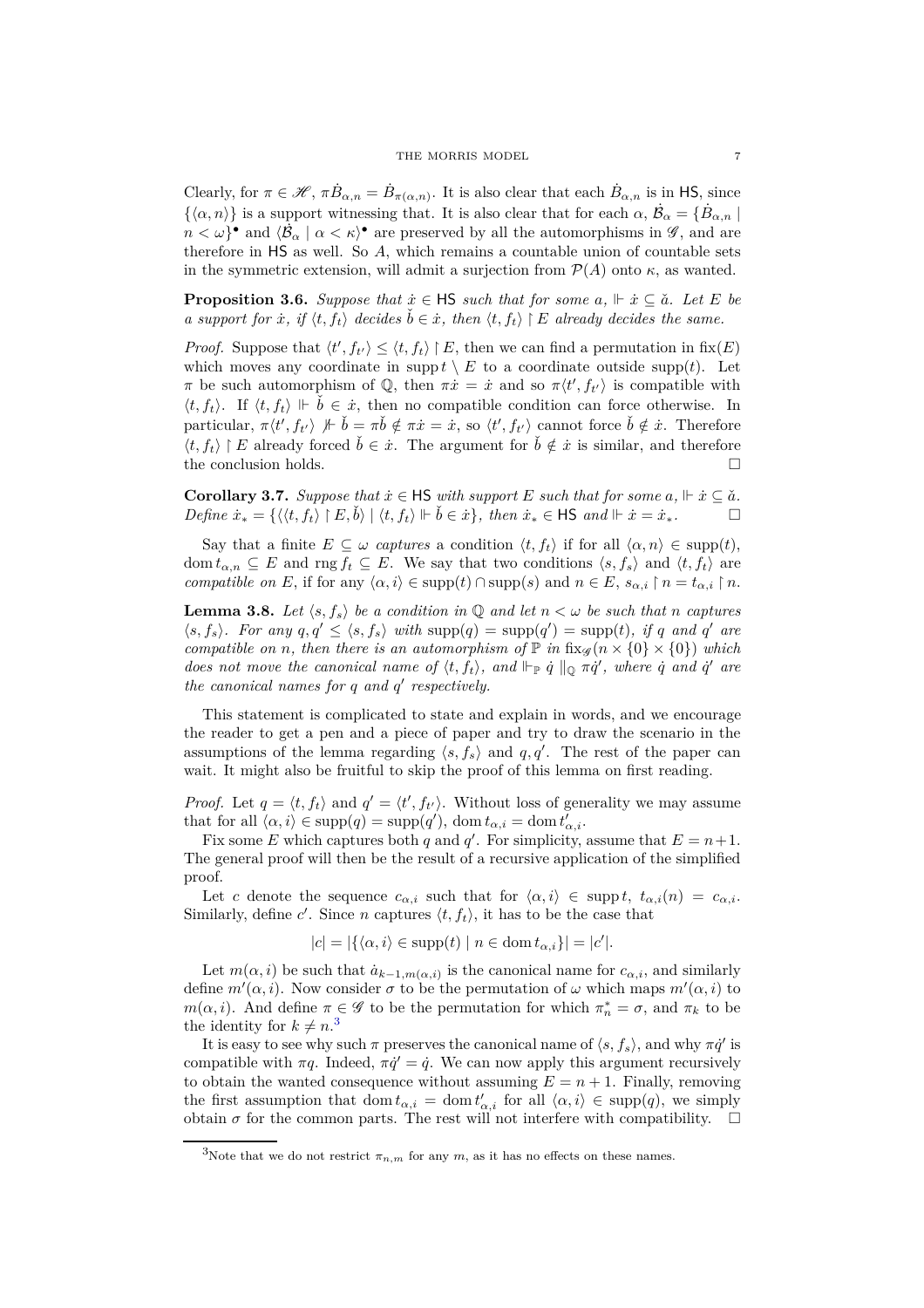**Proposition 3.9.** *Suppose that*  $\dot{x}$  *is a name in* HS *such that*  $t \Vdash \dot{x} \subseteq \check{V}$ *. Then there is some t*<sup> $\prime$ </sup> *which extends t, such that for some*  $u \in V$ *,*  $t' \Vdash \dot{x} = \check{u}$ *.* 

*Proof.* By [Corollary 3.7](#page-6-1) we may assume that  $\dot{x} = \dot{x}_*$ , in the notation of that corollary, in particular every name which appears in  $\dot{x}$  has the form  $\ddot{y}$  for some  $y \in V$ . Let  $[\dot{x}]$  denote the  $\mathbb{P} * \mathbb{Q}$ -name given by  $\{\langle\langle p, \dot{q}\rangle, \check{y}\rangle \mid p \Vdash \langle \dot{q}, \check{y}\rangle \in \dot{x}\}.$ <sup>[4](#page-7-0)</sup>

Namely,  $[\dot{x}]$  is the translation of  $\dot{x}$  from a  $\mathbb{Q}$ -name in the symmetric extension given by  $\mathbb{P}$ , to a  $\mathbb{P} * \dot{\mathbb{Q}}$ -name. We may assume that all the finite branches in  $\dot{q}$  have canonical form, and that the disjointing function also has a canonical name defined similar to the names  $\dot{t}_s$ . Let *E* be a support for  $[\dot{x}]_{\mathbb{P}}$ , the P-name for  $\dot{x}$  in  $\text{HS}_{\mathscr{F}}$ .

Suppose that  $p \Vdash_{\mathbb{P}} \dot{q} \Vdash_{\dot{\mathbb{O}}} \check{y} \in [\dot{x}]_{\mathbb{P}}$ , which is the same as saying that  $\langle p, \dot{q} \rangle \Vdash \check{y} \in [\dot{x}]$ . By applying [Lemma 3.8,](#page-6-2) we get that we may restrict  $\dot{q}$  such that for all  $\dot{t}_s$  which are in the support of  $\dot{q}$ , we can restrict *s* to max *E*. Namely, any condition which is compatible with  $\dot{q}$  on  $E$  must force the same.

This is enough, modulo one minor problem, that when we apply  $\pi$  obtained by [Lemma 3.8,](#page-6-2) it might be that  $\pi p$  is incompatible with p. To remedy that, we simply add the following condition to  $\pi$ : for all  $m < \omega$ ,  $\pi_{n,m}$  moves the domain of  $p(n, m, \cdot)$ to a disjoint interval, similar to the way we defined this in the end of the proof of [Proposition 3.3.](#page-4-0) This does not affect the consequence of the lemma, and ensures that *p* is compatible with  $\pi p$ .

Suppose now that  $q = \langle t, f_t \rangle$  is a condition such that dom  $t_{\alpha,i} = \max E$  for all  $\langle \alpha, i \rangle \in \text{supp}(t)$ , then we can define the P-name  $\dot{u}_q = \{ \langle p, \check{y} \rangle \mid p \Vdash^{\text{HS}}_{\mathbb{P}}$  $P^{\mathsf{BS}}_{\mathbb{P}}$   $\dot{q} \Vdash_{\dot{\mathbb{Q}}} \check{y} \in [\dot{x}]_{\mathbb{P}}$ . This name is symmetric since *E* is a support for it. And in *M*,  $q \Vdash \dot{x} = \check{u}_q$ .

<span id="page-7-1"></span>**Corollary 3.10.** *If*  $\alpha$  *is such*  $|V_{\alpha}| < \kappa$ *, then no new sets are added of rank*  $\alpha$  *when taking a symmetric extension with*  $\langle \mathbb{Q}, \mathcal{H}, \mathcal{K} \rangle$  *over*  $M$ .

# 4. Morris' theorem

**Theorem 4.1 (Morris' theorem).** *It is consistent that for every α there exists a set*  $A_{\alpha}$  *which is the countable union of countable sets, and*  $\mathcal{P}(A_{\alpha})$  *can be mapped onto α.*

*Proof.* Assume that  $V \models \textsf{ZFC} + \textsf{GCH}$ . For every  $\alpha$ , let  $\langle \mathbb{Q}_{\alpha,0}, \mathscr{G}_{\alpha}, \mathscr{F}_{\alpha} \rangle$  denote the first symmetric system described in the previous section as defined in *V* where  $\kappa = \omega_{\alpha+1}$ , and let  $\langle \dot{\mathbb{Q}}_{\alpha,1}, \dot{\mathcal{H}}_{\alpha}, \dot{\mathcal{K}}_{\alpha} \rangle$  denote the symmetric system described in the second section (here  $\mathbb{Q}_{\alpha,1}$  is composed of the canonical names of the conditions, etc.), as defined in the symmetric extension of *V* given by the first step. We now define a symmetric iteration over the class of ordinals, where at each step we force with  $\mathbb{Q}_{\alpha,0}$  and then with  $\mathbb{Q}_{\alpha,1}$ . We denote by  $\mathbb{Q}_{\alpha}$  the iteration  $\mathbb{Q}_{\alpha,0} * \dot{\mathbb{Q}}_{\alpha,1}$ .

Let  $\mathbb{P}_{\alpha}$  the iteration of the first  $\alpha$  steps, and  $\mathbb{P} = \mathbb{P}_{\text{Ord}}$ .

# **Lemma 4.2.** For all  $\alpha$ ,  $\Vdash^{\mathsf{IS}}_{\alpha} \mathbb{Q}_{\alpha}$  adds no sets of rank  $\eta$  such that  $|V_{\eta}| < \aleph_{\alpha+1}$ .

*Proof.* Since  $\mathbb{Q}_{\alpha}$  is in fact defined in *V*, the iteration is in fact a product of two-step iterations. This means that we can change the order in which we add the generics, in particular, by [Corollary 3.10,](#page-7-1)  $\mathbb{Q}_{\alpha}$  does not add sets of rank  $\eta$  to the ground model. Therefore the conclusion follows.  $\Box$ 

Since each iterand is weakly homogeneous, we can apply the preservation theorem and obtain a model in which for each  $\alpha$  there is a set  $A_{\alpha}$  which is the countable union of countable sets, and  $\mathcal{P}(A_\alpha)$  can be mapped onto  $\omega_\alpha$  (in fact, onto  $\omega_{\alpha+1}$ ).  $\Box$ 

We also derive the corollary given by Morris himself in his announcement.

<span id="page-7-0"></span><sup>&</sup>lt;sup>4</sup>For  $\check{y}$  we ignore the distinction of what forcing is being used, if  $\emptyset$  is assumed to be the maximum condition of all notions, then it is truly the same object when  $y \in V$ .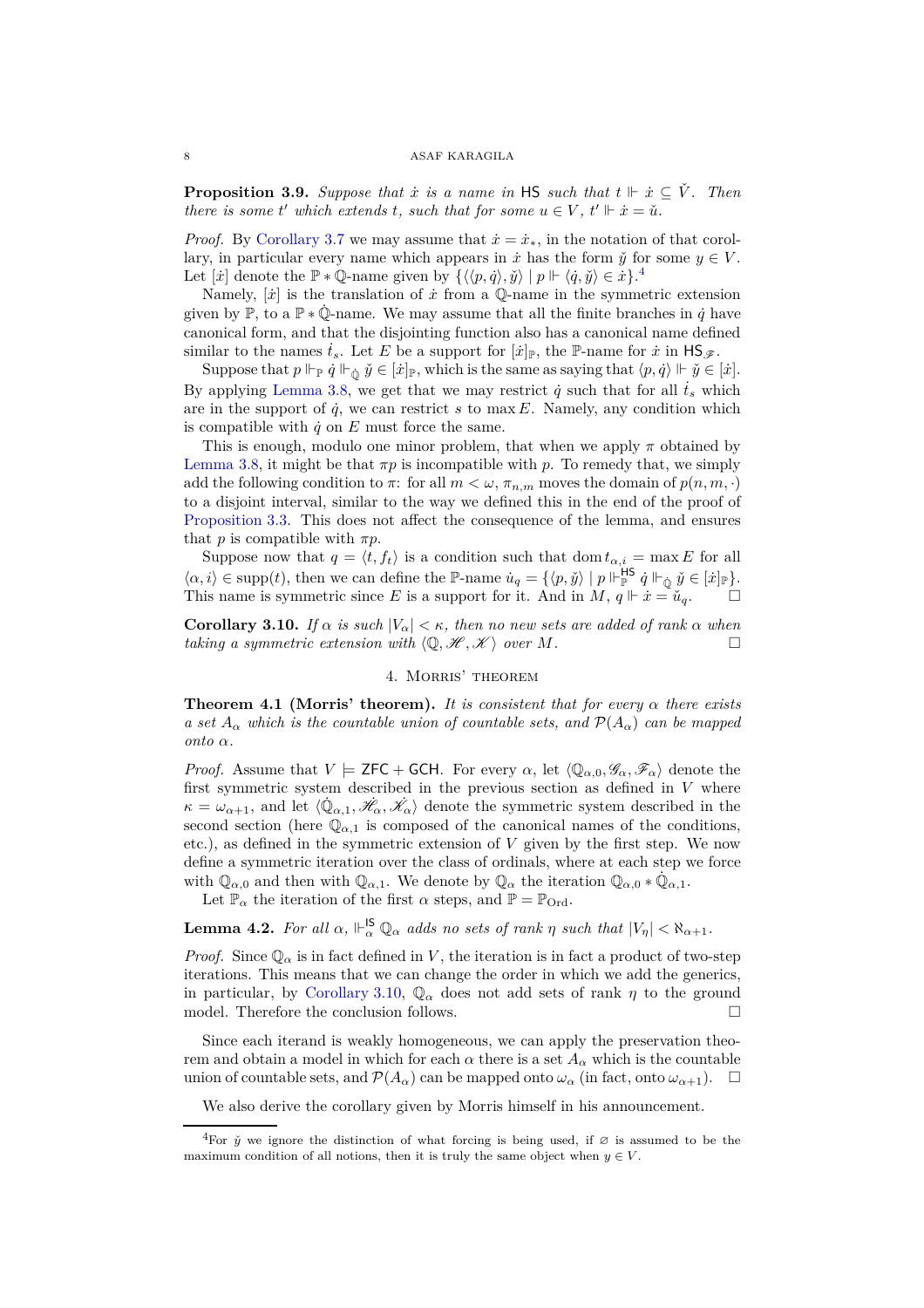**Corollary 4.3.** *Given a model of* ZFC*, it has an extension satisfying* ZF *which cannot be extended further to a model of* ZFC *without adding ordinals.*

Proof. Given a model of **ZFC**, extend it to a model as in Morris' theorem,  $M$ .<sup>[5](#page-8-1)</sup> If *M* ⊆ *N* and *N*  $\models$  **ZFC**, then each  $A_\alpha$  is countable, and therefore  $\mathcal{P}(A_\alpha)$  is of size  $2^{\aleph_0}$ . In particular, all the ordinals of *M* have size at most  $2^{\aleph_0}$ .

It is worth noting there are currently three known models which satisfy this corollary: Gitik's model from [\[2\]](#page-11-4), where all limit ordinals have countable cofinality and very large cardinals are necessary; Fernengel–Koepke models from [\[1\]](#page-11-5), where no large cardinals are used, and the Singular Cardinals Hypothesis is violated in a certain way that ensures that extending the model of a model of ZFC will collapse all cardinals to become countable; and the Morris model, as described here and in the original proof.

Seemingly interesting, the construction of the Morris' model seem to mainly violate the power set axiom. Indeed all cardinals are collapsed by the very nature of the finite support product of non-c.c.c. partial orders. However, this might be salvageable by introducing a sort of mixed support where we take an Easton product of symmetric extensions first, and a finite support product of the second-iterands in that model.[6](#page-8-2) In such situation, the power set axiom will necessarily be violated.

<span id="page-8-0"></span>4.1. **Morris' original proof.** Morris' original proof is a marvel of creation, considering the fact it was written in 1970, before unramified forcing was popularized by Shoenfield, and before treatises on symmetric extensions or on iterated forcing were written. Let alone any framework for iterating symmetric extensions.

Morris' proof goes along the following lines: add Cohen reals to create a set *C*<sup>0</sup> which is a countable union of countable sets of Cohen reals, and add subsets to its power set as described above; next add Cohen subsets to  $C_0$  in the same fashion, to create  $C_1$  which is a countable union of countable sets of Cohen subsets of  $C_0$ , and add subsets to its power set (this time mapping it onto  $\omega_1$ ); and so on. At limit steps branches are introduced guided by ground model functions from *α* to *ω* and partitioned based on equality modulo a canonically chosen ultrafilter on *α* (in the case of *L*, the least constructible one).

This definition guarantees that the result is a c.c.c. forcing, which therefore does not change cofinalities. It is, however, externally equivalent to adding a proper class of Cohen reals, which therefore violates the axiom of power set. By defining the intermediate model carefully, though, the only subsets of  $\omega$  which are added are those added in the first step.

It might be worth formulating Morris' work into the framework developed by the author in his Ph.D. thesis, and it seems that Morris also produced the first example of a model of ZF where Kinna–Wagner principles fail completely, or so we conjecture based on the construction (see  $[6, §10]$  or  $[5, §5]$  for a full discussion on Kinna–Wagner principles and related results).

This is in contrast to the proof we present here, where the key idea is to create a localized failure and create a global failure by gluing together the local versions. While this new proof is perhaps simpler and more straightforward, it does come at the cost of requiring GCH (or allowing cardinals to collapse). Not a terrible price to pay, overall, but it is a technicality which is necessary to deal with. The other obvious advantage of a simpler proof is given in the next section: It is easier to generalize.

<span id="page-8-2"></span><span id="page-8-1"></span><sup>&</sup>lt;sup>5</sup>If GCH does not hold in *M* the extension might collapse cardinals. This can be overcome by introducing "gaps" between nontrivial iterands so that enough cardinals survive the construction.  ${}^{6}$ This is similar to the use of symmetric iterations in [\[4\]](#page-11-2).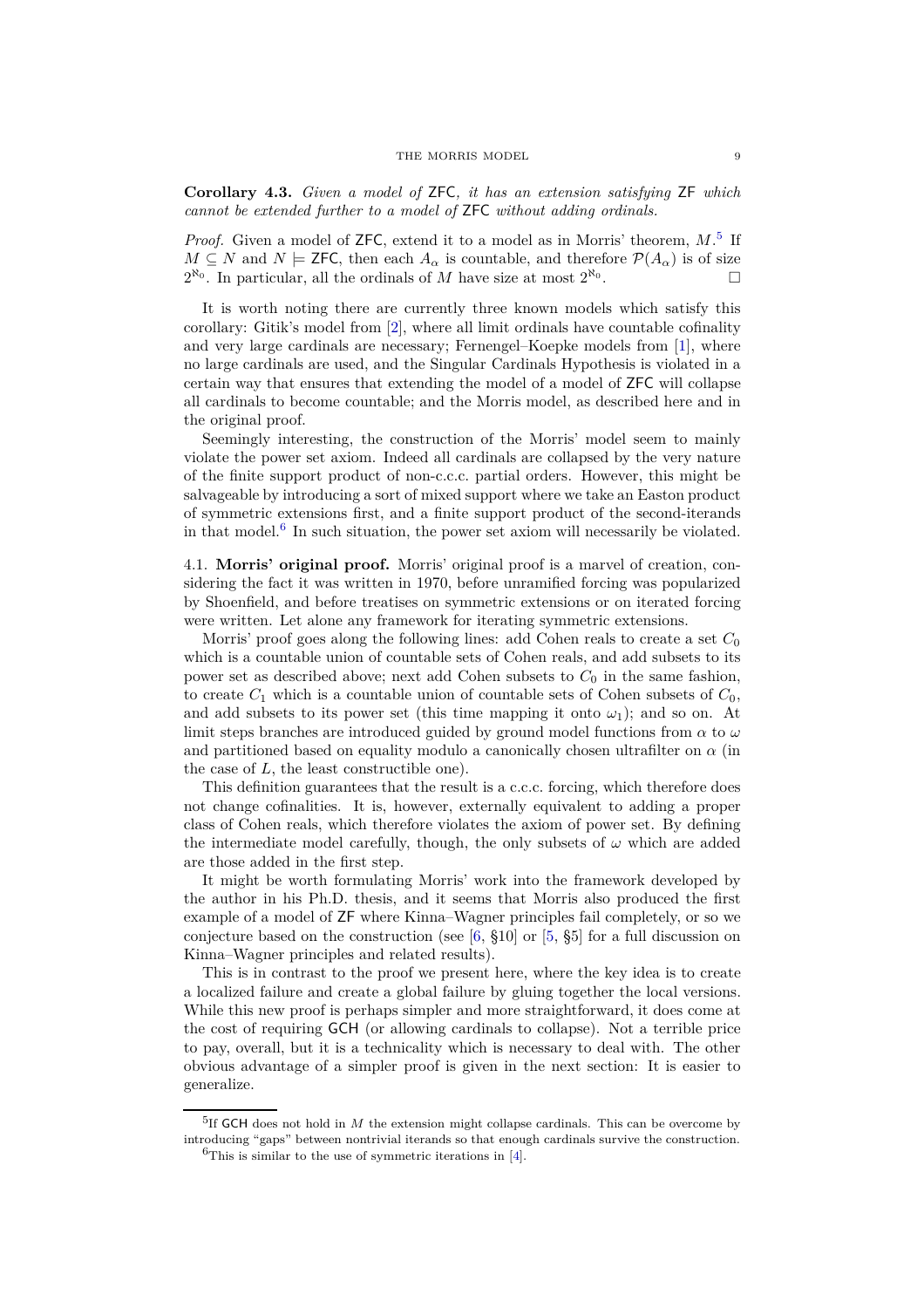## 5. Accommodating Dependent Choice

The proof we gave to Morris' theorem relies heavily on the preservation theorem, which is given in the context of iterations with finite support. This makes the preservation of Dependent Choice quite impossible to achieve in nontrivial situations. The main difference of our construction from Morris' original proof is that ours is a product of localized versions, whereas Morris does what seems to be a proper iteration. If one wants to accommodate  $DC_{\leq \kappa}$ , then one needs to move from finite support to  $\kappa$ -support iterations. Whereas a theory of iterations of symmetric extensions which are not finitely supported is nowhere near the horizon, we can prove a preservation theorem which captures this instance (and actually much more).

**Theorem 5.1.** *Suppose that*  $\langle \mathbb{Q}_{\alpha}, \mathscr{G}_{\alpha}, \mathscr{F}_{\alpha} | \alpha < \delta \rangle$  are strongly homogeneous sym*metric systems such that*  $\mathbb{Q}_{\alpha}$  *is κ-closed and*  $\mathscr{F}_{\alpha}$  *is κ-complete. Assume that for all*  $\alpha < \delta$ , *in the symmetric extension given by the κ-support product*  $\prod_{\xi < \alpha} \mathbb{Q}_{\xi}$ , *the symmetric system*  $\langle \mathbb{Q}_{\alpha}, \mathscr{G}_{\alpha}, \mathscr{F}_{\alpha} \rangle$  does not add any sets of rank  $\langle \eta \rangle$ . Then the *κ*-support product of  $\prod_{\alpha<\delta}\mathbb{Q}_{\alpha}$  does not add any sets of rank  $<\eta$ *.* 

The proof is quite similar to the proof of Theorem 9.2 in [\[6\]](#page-11-3). So we only sketch the main ideas behind it.

*Sketch of Proof.* We prove this by induction on  $\delta$ . For  $\delta = 0$  and successor steps this is trivial. So we can assume that  $\delta$  is a limit ordinal.

Suppose that  $\dot{x}$  is a name of a new subset of minimal rank. In particular we can assume that if  $\dot{y}$  appears in  $\dot{x}$ , then  $\dot{y}$  has the form  $\dot{u}$  for some *u* in the ground model.

If  $\dot{x} \in \mathsf{HS}$ , then there is a sequence of groups  $\langle H_\alpha | \alpha \langle \delta \rangle$  such that  $H_\alpha \in \mathscr{F}_\alpha$ and  $|\{\alpha \mid H_{\alpha} \neq \mathscr{G}_{\alpha}\}| < \kappa$ , denote this set as *S*. By homogeneity it follows that if  $p \Vdash \check{u} \in \dot{x}$ , then  $p \upharpoonright S \Vdash \check{u} \in \dot{x}$ , and similarly for  $p \Vdash \check{u} \notin \dot{x}$ .

We can assume, therefore, that  $\dot{x}$  is in fact a  $(\prod_{\alpha \in S} \mathbb{Q}_{\alpha})$ -name, note that this product is a full support product. If  $cf(\delta) \geq \kappa$ , then *S* is bounded in  $\delta$ , so by the induction hypothesis it is a ground model set. So we may assume that  $cf(\delta) < \kappa$ . However, since we only care about the coordinates in *S*, this is really a product of otp(*S*) forcings, which again the induction hypothesis deals with whenever  $\delta \geq \kappa$ . So we may assume that  $S = \delta < \kappa$ .

Finally, for each  $\alpha < \delta$  find a maximal antichain  $D_{\alpha}$  of conditions which are fixed pointwise by  $H_\alpha$ . By strong homogeneity, we can assume that  $H_\alpha$  witnesses the homogeneity of the cone below each condition in  $D_{\alpha}$ . It follows, therefore, that any condition in  $\prod_{\alpha<\delta}D_{\alpha}$  decides all the statements of the form  $\check{u}\in\dot{x}$ . Since the product is a full support product, this produces a maximal antichain in  $\prod_{\alpha<\delta}\mathbb{Q}_\alpha$ . Therefore  $\dot{x}$  is equivalent to a ground model name.

- **Remark 5.2.** (1) It might feel like the proof shows that no new sets are added, since the assumption on the rank was not used. However it was used in the successor step. Any new sets added by successor steps, where we actually force over the intermediate model (rather than taking a limit of some sort).
	- (2) Much like the case of the preservation theorem in [\[6\]](#page-11-3), this too can be replaced by any kind of hierarchy which is sufficiently nice.
	- It is not hard to see that the resulting model is  $\kappa$ -closed in the full generic extension. Therefore by [\[7\]](#page-11-7)  $DC_{< \kappa}$  holds as well.
	- (4) We can replace each single symmetric system by a finite iteration of symmetric systems, provided that the conditions about closure and not adding sets still hold.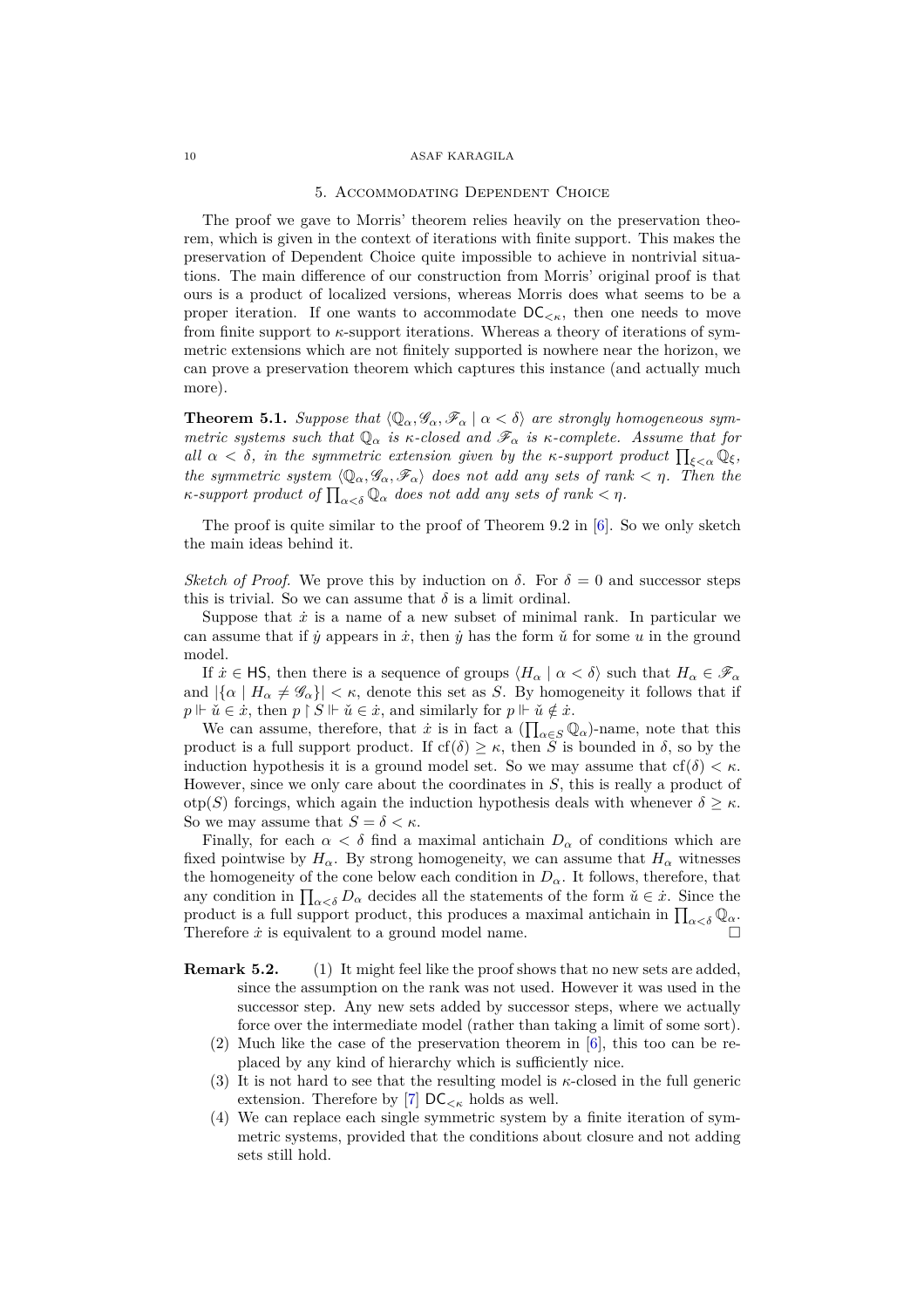**Corollary 5.3.** *If*  $\langle \mathbb{Q}_{\alpha}, \mathscr{G}_{\alpha}, \mathscr{F}_{\alpha} | \alpha \in \text{Ord} \rangle$  *is such that for all*  $\eta$  *there is some*  $\alpha^*$ *such that for all*  $\alpha > \alpha^*$ , *in the symmetric extension given by the*  $\kappa$ -support product *of*  $\prod_{\xi<\alpha}\mathbb{Q}_\xi$ , taking the symmetric extension given by  $\langle\mathbb{Q}_\alpha,\mathscr{G}_\alpha,\mathscr{F}_\alpha\rangle$  does not add *sets of rank η, then the intermediate model satisfies*  $ZF + DC_{\leq \kappa}$ *.* 

The proof here is exactly the same proof as in [\[6\]](#page-11-3). The idea behind it is that the power sets are fixed once we stop adding sets of sufficiently high rank, and Replacement holds for a similar reason.

**Theorem 5.4 (The**  $\kappa$ **-Morris model).** Suppose that  $V \models$  GCH, then for every *regular κ, there is an extension M of V which satisfies the following properties:*

- (1) cf( $\alpha$ )<sup>*M*</sup> = cf( $\alpha$ )<sup>*V*</sup> *for all*  $\alpha$ *.*
- (2)  $ZF + DC_{\leq \kappa} holds.$
- (3) *For every*  $\alpha$ *, there is a set*  $A_{\alpha}$  *which is the union of*  $\kappa$  *sets of size*  $\kappa$ *, and*  $\mathcal{P}(A_{\alpha})$  *can be mapped onto*  $\omega_{\alpha}$ *.*
- (4) *There is no extension of M to a model of*  $DC_{\kappa}$  *with the same ordinals.*

The proof does by replacing  $\omega$  by  $\kappa$  in the construction given in the previous section, noting that all the conditions for the preservation theorems are satisfied.

This model shows an example of a model of  $ZF + DC_{\leq \kappa}$  which is not  $\kappa$ -closed in any model of ZFC with the same ordinals, which was pointed out in page 6 of [\[7\]](#page-11-7) as a possible limitation of Theorem 3.5 there. This also answers, in part, question number 4 in Morris' thesis, showing that  $DC_{< \kappa}$  is not sufficient to prove that a model can be extended to a model of ZFC with the same ordinals.

# 6. Is an even more general theorem possible?

**Question 6.1.** Is it consistent that for every non-empty set *X*, there is a set *A<sup>X</sup>* which is a countable union of countable sets, and  $\mathcal{P}(A_X)$  can be mapped onto X?

If a positive answer is at reach, first note that it is enough to consider *X* which has the form  $V_\alpha$  for some  $\alpha$ . One way of obtaining such result is by iterating similarly to the Morris construction, at each stage adding  $V_\alpha$  subsets rather than  $\omega_{\alpha}$ . However, it is not immediately clear that this solution would work, or generalize properly as well.

This leads us to the following question, which is of independent interest and has importance to many other results in this field of choiceless set theory.

**Question 6.2.** Assume that *X* is a set of "regular cardinality", namely there is no partition of *X* into  $\langle |X| \rangle$  sets of size  $\langle |X| \rangle$ <sup>[7](#page-10-0)</sup>. Is there a forcing which adds subsets to *X* without upsetting the cardinal structure below *X*? What sort of limitations are necessary for such forcing to exist, and what are the necessary assumptions on it so that it does not collapse "too many" cardinals?

Many terms in this question are vaguely formulated, but for a good reason. There are very small details that reveal themselves only after considerable time working towards a solution, some of which might not even be known to us at this point. It is therefore better to remain vague.

To see why this is an interesting question, assume that  $\kappa$  is a regular cardinal. If we force with  $\text{Add}(\kappa, 1)$ , we must add a bijection between  $\kappa$  and  $\kappa^{\leq \kappa}$ . This implies a well-ordering of some initial segment of the universe was added. Is it possible to add a subset to *κ* without adding any sets of rank *α* such that there is no surjection from *V*<sup>*α*</sup> onto *κ*? A partial positive answer could be utilized in many ways to produce many choiceless results via iterations of fairly straightforward constructions.

<span id="page-10-0"></span><sup>7</sup> It might be necessary to describe this in terms of surjections instead.